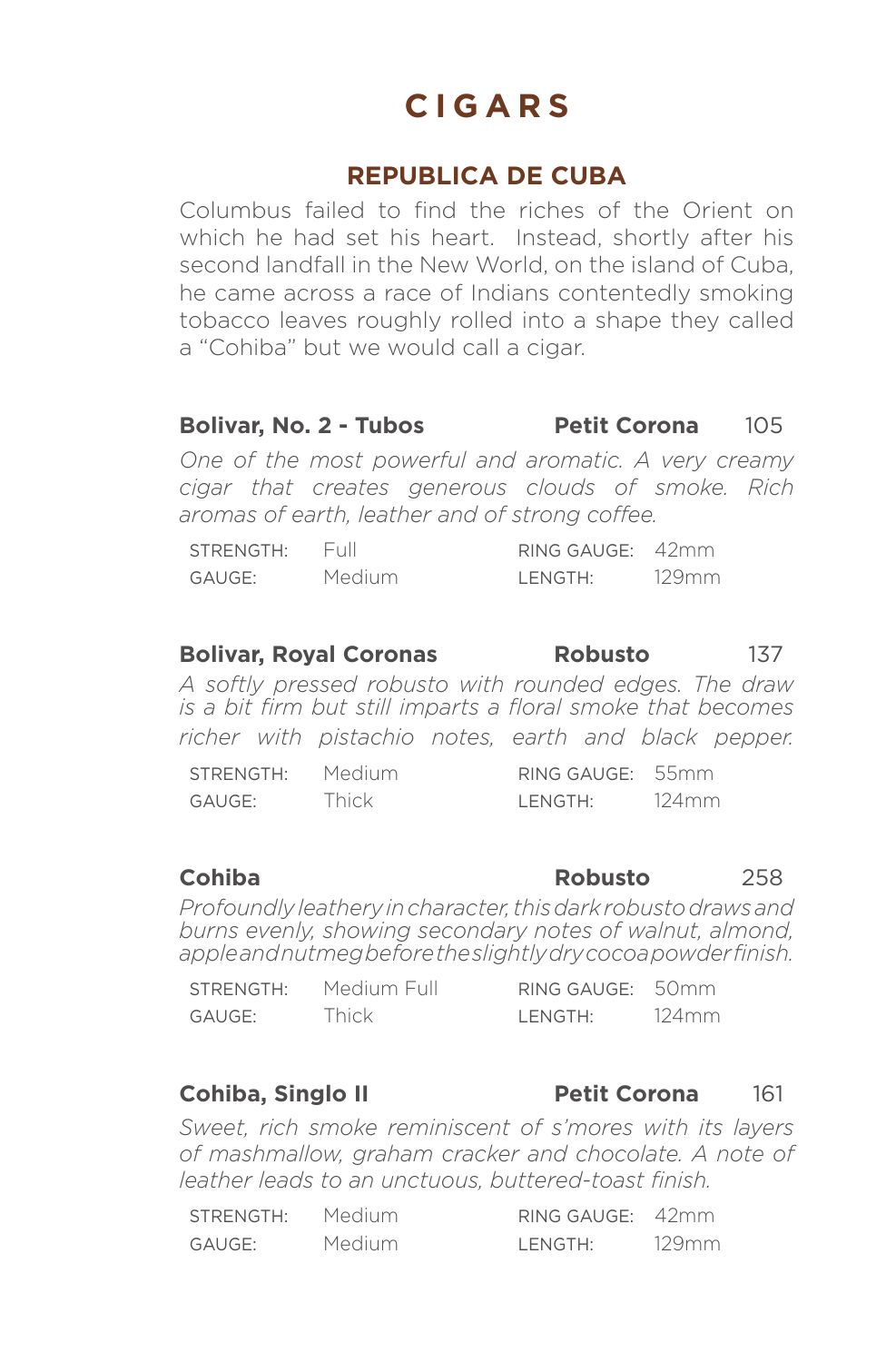## **REPUBLICA DE CUBA**

### **Hoyo de Monterrey, Epicure No.2 Robusto** 146

*Complex layers of coffee, graham cracker, molasses and peanut build upon the nutty, floral core, staying in tasty balance the entire time. The robusto burns slow and cool, forming a notably firm ash.*

| STRENGTH: | Medium Light | RING GAUGE: 50mm |       |
|-----------|--------------|------------------|-------|
| GAUGE:    | Thick        | LENGTH:          | 124mm |

### **Hoyo de Monterrey Petit Robusto** 106

*A petit robusto with a great draw and even burn. Prominent cedar andearth notes harmonize with salty, roasted peanut impressions and a floral finish.*

| STRENGTH: | Mild  | RING GAUGE: 50mm |       |
|-----------|-------|------------------|-------|
| GAUGE:    | Thick | I FNGTH'         | 102mm |

### **Montecristo No. 2 Torpedo** 161

*Floral first puffs of this light brown pyramid become quite toasty, charmingly detailed with accents of almonds, leather and warm oatmeal cookie. The long coffee-like finish hints of café au lait.*

| STRENGTH: | Medium Full | RING GAUGE: 52mm |       |
|-----------|-------------|------------------|-------|
| GAUGE     | Thick       | LENGTH:          | 156mm |

### **Montecristo - Tubos Petit Corona** 161

*Rich and light in color, and well made. The cigar has a solid vanilla and cream core and a savory character. A mild, pleasant cigar with a balsa wood finish.*

| STRENGTH: | Medium Full   | RING GAUGE: 42mm |       |
|-----------|---------------|------------------|-------|
| GAUGE     | <b>Medium</b> | LENGTH:          | 155mm |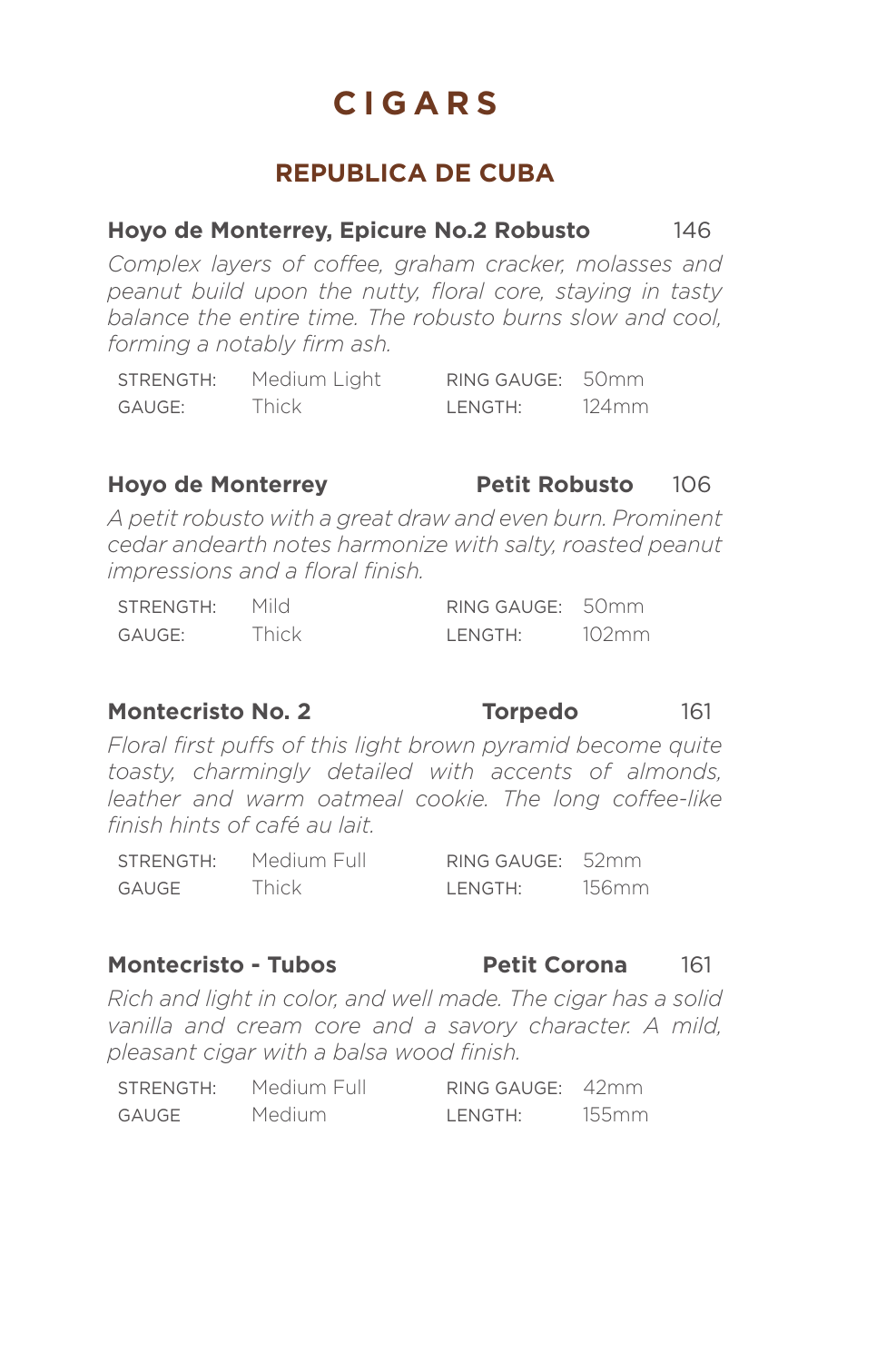# **REPUBLICA DE CUBA**

## **Montecristo, Petit Edmundo Petit Robusto** 146

*This little blockbuster delivers an opulent palate full of rich cocoa bean, sweet earth and pleasant floral notes that crescendo to a long, nutty finish.*

STRENGTH: Medium Full RING GAUGE: 52mm GAUGE Thick LENGTH: 110mm

### **Partagas, De Luxe - Tubos Corona** 78

*A streaky, oily corona that produces a sturdy gray ash. This is a floral, nutty smoke with a clear note of salted caramel and some toasty breadiness as well. The draw and burn are perfect.*

| STRENGTH: | Medium Full | RING GAUGE: 40mm |       |
|-----------|-------------|------------------|-------|
| GAUGE:    | Medium      | LENGTH:          | 140mm |

### **Partagas, Short Minuto** 77

*Refined, balanced, and reasonably powerful, the Short is a reliable little smoke with plenty of body, and a surprising amount of "sweet spot" amidst its little format.*

| STRENGTH: | Medium Full | RING GAUGE: 42mm |       |
|-----------|-------------|------------------|-------|
| GAUGE:    | Medium      | LENGTH:          | 110mm |

### **Romea Y Julieta, No.3 - Tubos Coronitas** 78

*Classic Cuban flavour, medium in strenght with robust and complex flavours such as floral, nutty, coffee, herbal and woody among others.*

| STRENGTH: | Medium | RING GAUGE: 40mm |       |
|-----------|--------|------------------|-------|
| GAUGE:    | Medium | LENGTH:          | 117mm |